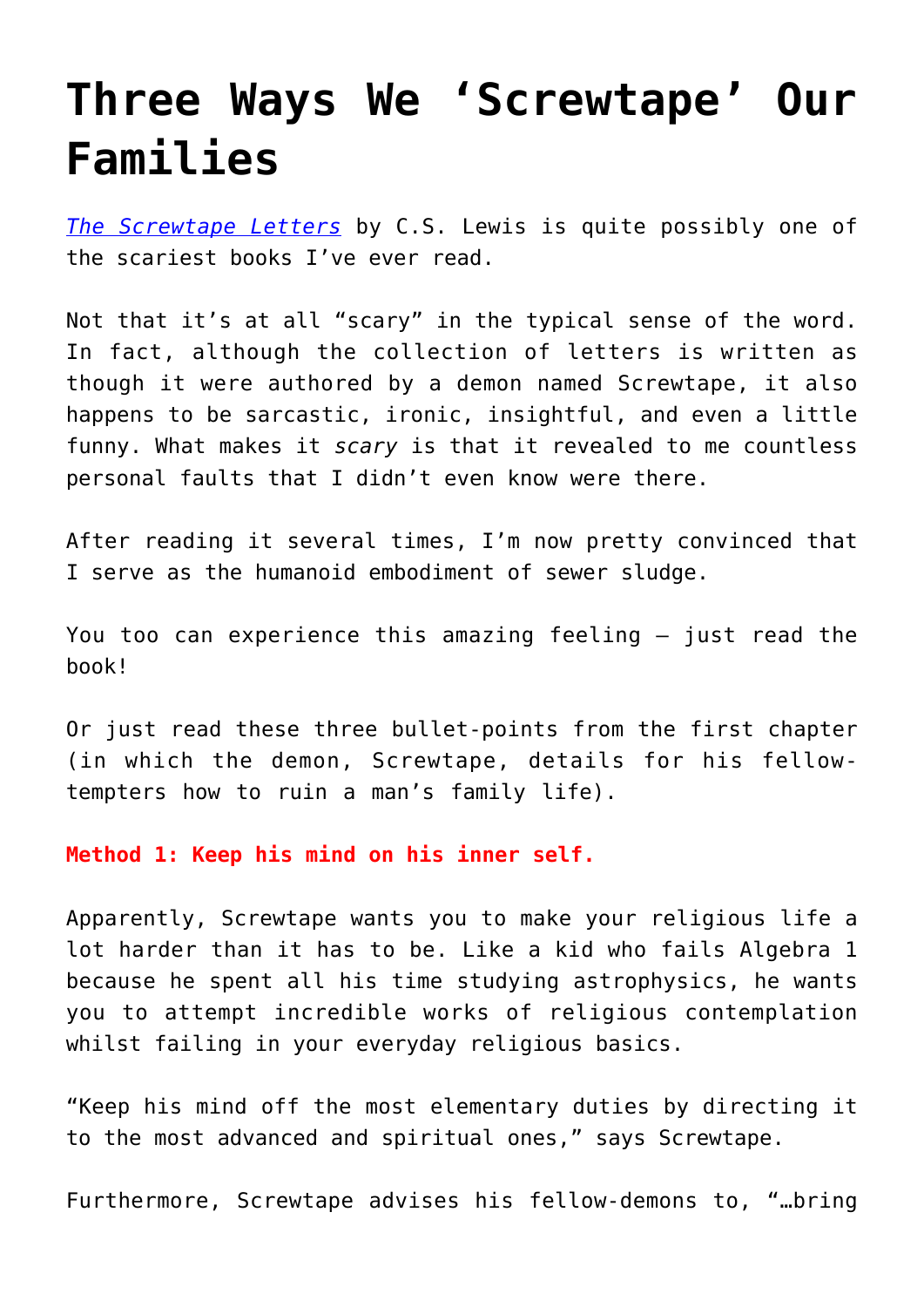[the patient] to a condition in which he can practice selfexamination for an hour without discovering any of those facts about himself that would be perfectly clear to anyone who has ever lived in the same house with him or worked in the same office."

In other words, as long as you're so busy doing penance for forgetting your morning prayers, you'll never notice the fact that you picked a fight with your spouse that same morning.

Slick.

**Method 2: Make him stew on the tiniest irritations from others.**

Okay, this one really doesn't need much explanation.

You know that *one* person and the way that they [insert normal human action such as chewing, snoring, sneezing, breathing, driving, etc.] that just makes you want to shank them with an egg beater?

Yeah, that person.

Well, Screwtape (or his boss, the Devil) loves to expound upon your irritation with that person, and so tries to stave off, for as long as possible, the moment when you actually tell them they're annoying you. You never do end up telling them because they MUST know already. They HAVE to know this — it's so obvious! There is NO WAY a human could do this annoying thing and NOT realize that it's making you want to blast them off to a neighboring galaxy.

"And, of course," laughs Screwtape, "never let him suspect that he has tones and looks that similarly annoy [others]."

**Method 3: Play the double standard game.**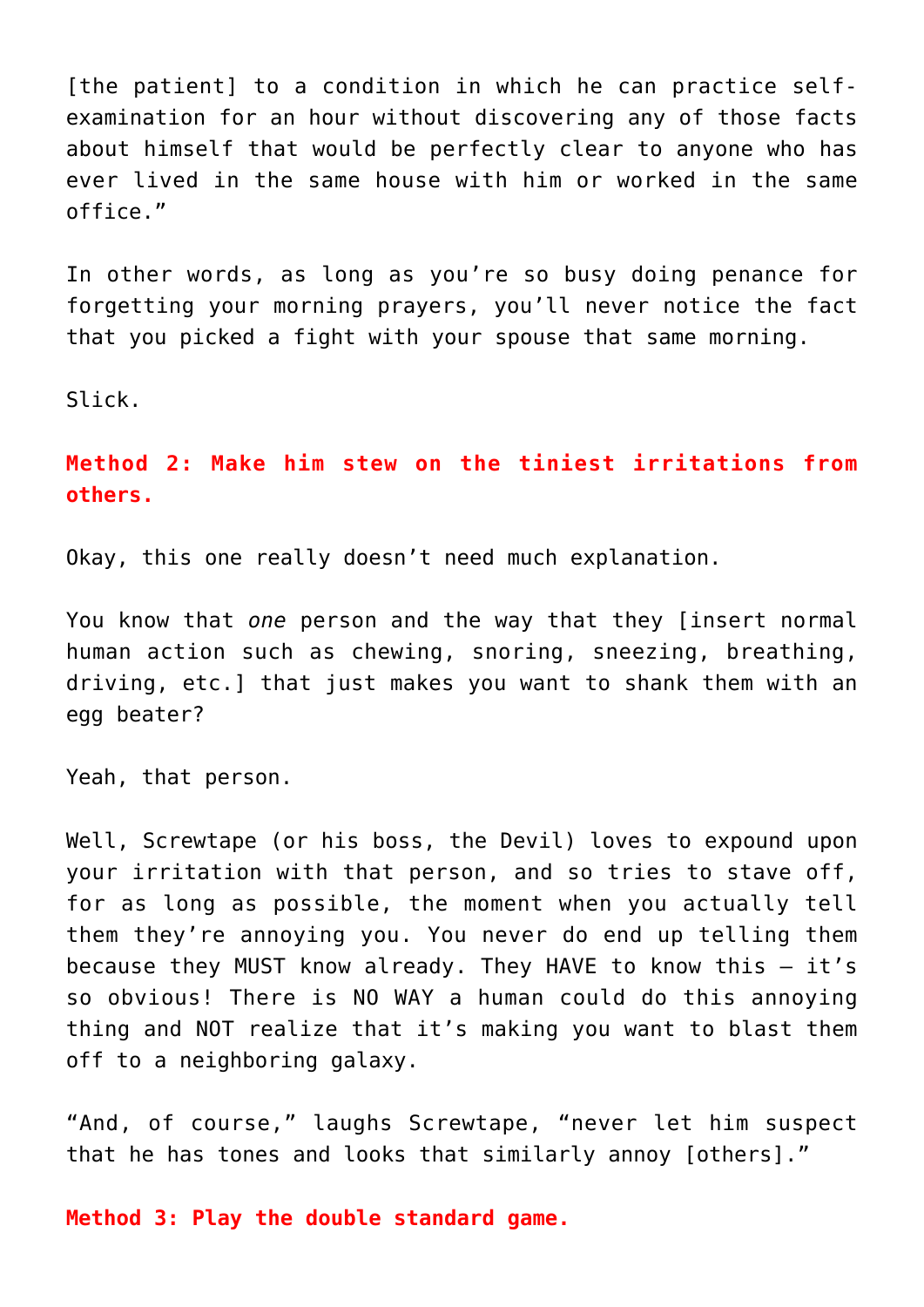Screwtape comments, "In civilized life domestic hatred usually expresses itself by saying things which would appear quite harmless on paper (the *words* are not offensive) but in such a voice, or at such a moment, that they are not far short of a blow to the face."

Unfortunately, I am my own prime example for this particular pitfall. I didn't even realize how good I am at this one until I read *the Screwtape Letters* for the first time and realized the whole sewer-sludge thing.

Here's how it worked: As a nine-year-old, I would do some irritating thing (usually aimed at my older sister). She, being a twelve-year-old hormone geyser, would instantly grow red in the face and start yelling at her annoying little twerp of a sister. I, however, would continue to maintain a stoic calmness as I continued to do my annoying thing and (in between her yells) throw little daggers of carefully phrased insults. She would then blow up and hit me, push me down, or upend a nearby table. Mom would then show up on-scene, and my battle was won.

You see, I had the physical evidence of a slap, a push, or the remnants of the table, while my sister had nothing but my own words which, delivered by anyone but myself in the moment I said them, sounded completely harmless.

Victory!

I was such a little snot.

As explained by Screwtape, the Devil has a multitude of subtle ways to make you hate and oppress those you live with, without you ever realizing what you're doing. The fact is, no matter how hard you think your family life is, you yourself are a contributing factor to that domestic misery – both internally